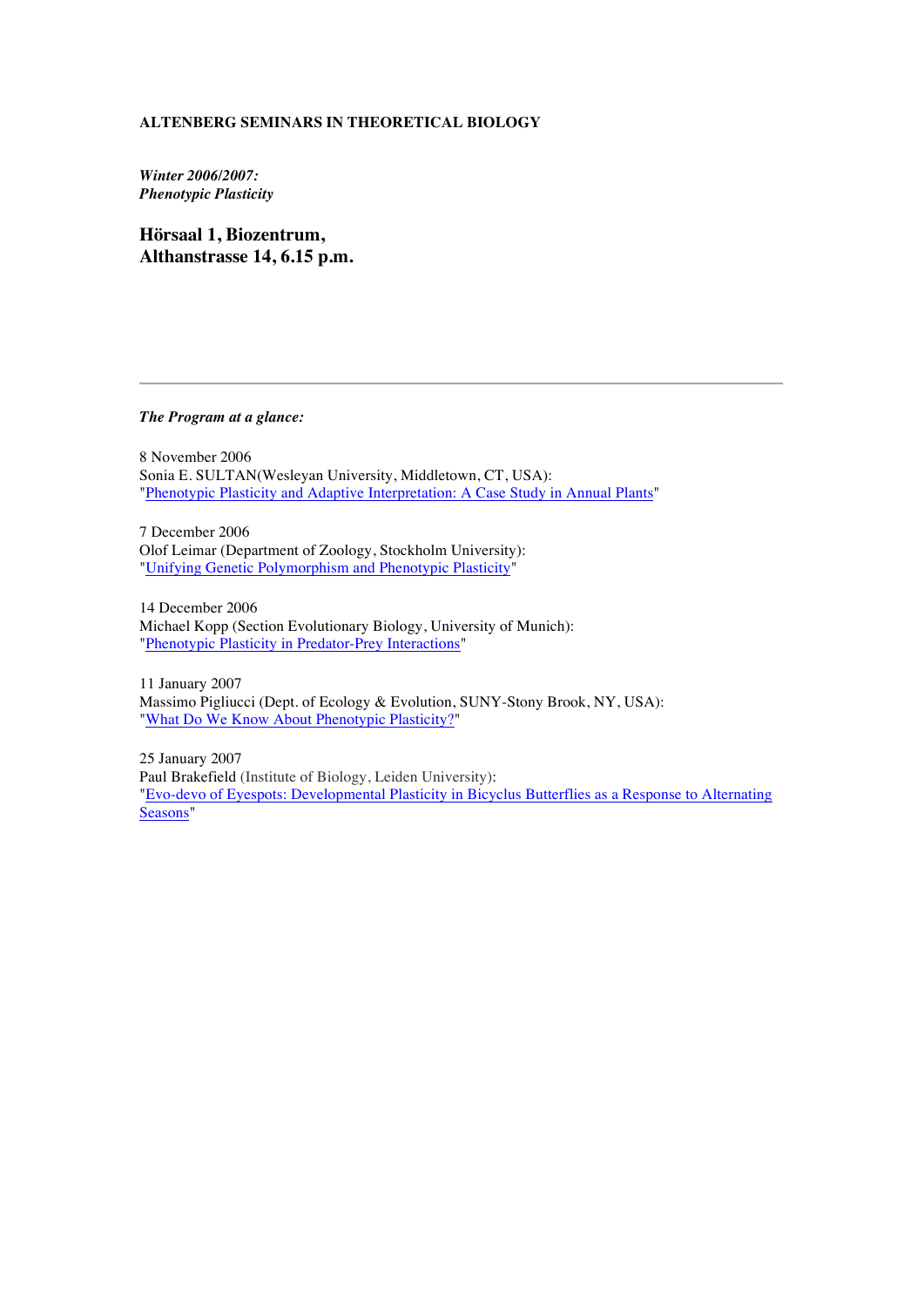# *The topic*

# **Phenotypic Plasticity**

In a letter to the Würzburg zoologist Karl SEMPER (1832-1893), the author of a groundbreaking book on animal ecology (SEMPER 1880/1881), Charles DARWIN (1881) speculated "whether a species very liable to repeated and great changes of conditions might not assume a fluctuating condition ready to be adapted to either condition (quoted in GORDON 1992: 255). The problem facing organisms that have to track changing environments repeatedly  $-$  say, seasonally  $-$  by genetic differentiation is comparable to that of "a military general always planning for the last war" (SHAPIRO 1984: 297), because the genetic composition of a population reflects the selective regime of the previous season. The evolution of phenotypic plasticity (PP), viz., "the property of a given genotype to produce different phenotypes in response to distinct environmental conditions" (PIGLIUCCI 2001: 1) allows to solve this problem (LEVINS 1968; SHAPIRO 1984; BRAKEFIELD and WIJNGAARDEN 2003; NIJHOUT 2003; SULTAN and STEARNS 2005).

Thus, seasonal polyphenism (e.g., in butterflies: BRAKEFIELD seminar), the adaptation of alternative phenotypes ('morphs') to the particular seasonal environment in which they spend all or most of their adult lives, can reduce the time lag ('load') of response under certain favorable conditions, viz., individuals equally competent to make correct developmental 'decisions' and 'trustworthy' environmental cues). When viewed as a source of variation within a generation, PP can be visualized by means of norms of reaction, i.e., functions describing the response of a genotype to a quantitative environmental manipulation. Using a reaction norm, the reactions of several genotypes to the same environmental manipulation can be compared. From an evolutionary point of view, PP is a consequence of a genotype coding not for a fixed phenotype, but for a reaction norm (SCHLICHTING and PIGLIUCCI 1998). It may thus be contrasted with canalization, by which a genotype yields similar phenotypes in different environments and developmental factors restrict variation in the final phenotype.

At the same time, PP allows to explain a number of mechanisms involved in the control of development and in the interactions between gene expression, epigenetic factors, and the environment during ontogeny (e.g., GERHARD and KIRSCHNER 1997). In developmental biology, PP — which developmental plasticity presupposes — helps us to understand how developmental pathways can be mediated in response to environmental stimuli and hence provide different phenotypic options (e.g., NIJHOUT 2003). In order to examine and measure PP at the level of individual organisms, it has to be defined as "any change in an organism's characteristics in response to an environmental signal" (SCHLICHTING and SMITH 2002: 190). This definition and PIGLIUCCI's are mutually exclusive: When PP is defined in terms of a norm of reaction, it must be calculated by determining the mean phenotype manifested by a group of individuals of the same genotype at each level of the environmental manipulation, and hence cannot be measured on individual organisms. In addition to different time scales (across or within generations), the meaning of 'PP' may also differ depending on whether the variation is among or within populations, and on whether environmental change and organismal response are continuous or discrete, and reversible or irreversible (GORDON 1992). Nonetheless, many authors argue that PP should be "broadly construed to encompass a diversity of phenomena spanning several hierarchical levels of organization," starting from underlying shared processes at the cellular level (SCHLICHTING and SMITH 2003). PIERSMA and DRENT (2003), among others, have begun to provide a common framework to bring the different categories of PP together, and articulate perspectives on adaptation that reversible types of plasticity might provide. We also note that not all PP is adaptive, as it sometimes may represent an inability to eliminate developmental instability (SCHLICHTING and SMITH 2002; BRAKEFIELD and WIJNGAARDEN 2003: 297).

WEST-EBERHARD's one sentence summary of her magnificent book, Developmental Plasticity and Evolution, aptly seizes the importance of PP for EvoDevo: "The universal environmental responsiveness of organisms, alongside genes, influences individual development and organic evolution, and this realization compels us to reexamine the major themes of evolutionary biology in a new light" (2003: vii). PP may concern morphology (e.g., DIGGLE 2002), life history (e.g., STEARNS and KOELLA 1986; BRAKEFIELD seminar), behavior, physiology (e.g., BLAUSTEIN and BELDEN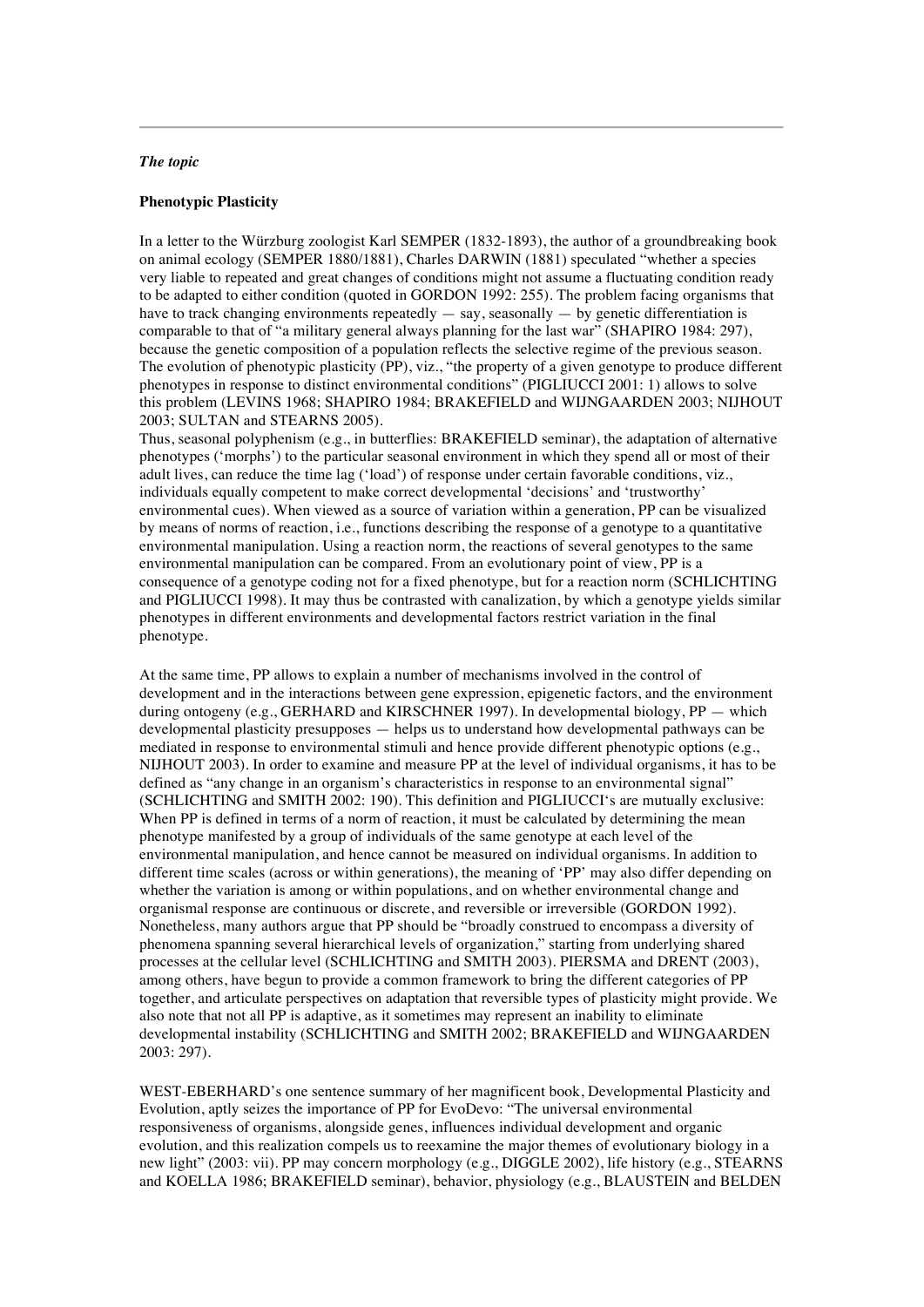2003), etc.; it is "now known to be a source of enormous developmental, physiological, and life-history variation in a broad spectrum of organisms" (SULTAN seminar abstract). NIJHOUT (2003: 9) does not hesitate to call PP "the primitive character state for most if not all traits." Instead of variation for plasticity being considered as a nuisance in evolutionary studies, it has become a main target of investigations that use an array of methods, including quantitative and molecular genetics, and several approaches that model the evolution of plastic responses. KOPP, and PIGLIUCCI in particular, will survey these recent developments, and assess in which areas progress has been made, and where additional effort is required.

SULTAN's seminar will discuss methodological difficulties with conventional approaches to testing the adaptive value of traits that arise because of the environmental sensitivity of phenotypic expression, and focus on comparative plasticity experiments with annual plant species in the genus Polygonum as a pluralistic alternative.

LEIMAR will argue that, from the viewpoint of a developmental switch, genetic morph determination can function as adaptive developmental plasticity by providing developing individuals with information about the likely success of phenotypic alternatives. Just as adaptive PP is a developmental response to environmental cues that predict future selective conditions, genetic polymorphism may be viewed as a developmental response to genetic cues, in the form of selectively maintained gene frequency differences between population segments — a 'conditional strategy' in game-theoretic terms.

KOPP will give an overview of PP in predator-prey systems in which predation-related adaptations often involve costly investments, an issue that is currently at the forefront of research and that will also be discussed by PIGLIUCCI. This has led to the evolution of phenotypically plastic responses to specific prey or predators — 'inducible defenses'; plastic adaptations of predators to prey are called 'inducible offenses'. Theoretical models are needed to understand the evolution of both as well as of their ecological consequences.

BRAKEFIELD will report on the research of his team on Bicyclus butterflies in Africa, which exhibit seasonal polyphenism with alternating adult generations of wet and dry season forms. This divergence has led them to examine the bases of the PP in wing pattern in a model species, B. anynana, as well as the evolution of key life history traits including adult starvation resistance and longevity. A major goal of their framework is to gain a better understanding of the contributions of both developmental bias and natural selection to shaping the patterns among species in their occupancy of morphological space.

# *References*

BLAUSTEIN AR, BELDEN LK (2003) Amphibian defenses against ultraviolet-B radiation. Evolution and Development 5: 89-97.

BRAKEFIELD PM, WIJNGAARDEN PJ (2003) Phenotypic plasticity. In: Keywords and Concepts in Evolutionary Developmental Biology (HALL BK, OLSON WM, eds), 288-297. Harvard UP.

DIGGLE PK (2002) A developmental morphologist's perspective on plasticity. Evolutionary Ecology 16: 267-283.

GERHART J, KIRSCHNER M (1997) Cells, Embryos and Evolution: Toward a Cellular and Developmental Understanding of Phenotypic Variation and Evolutionary Adaptability. Blackwell.

GORDON DM (1992) Phenotypic plasticity. In: Keywords in Evolutionary Biology (KELLER EF, LLOYD EA, eds), 255-262. Harvard UP.

LEVINS R (1968) Evolution in Changing Environments. Princeton UP.

NIJHOUT HF (2003) Development and evolution of adaptive polyphenisms. Evolution and Development 5: 9-18.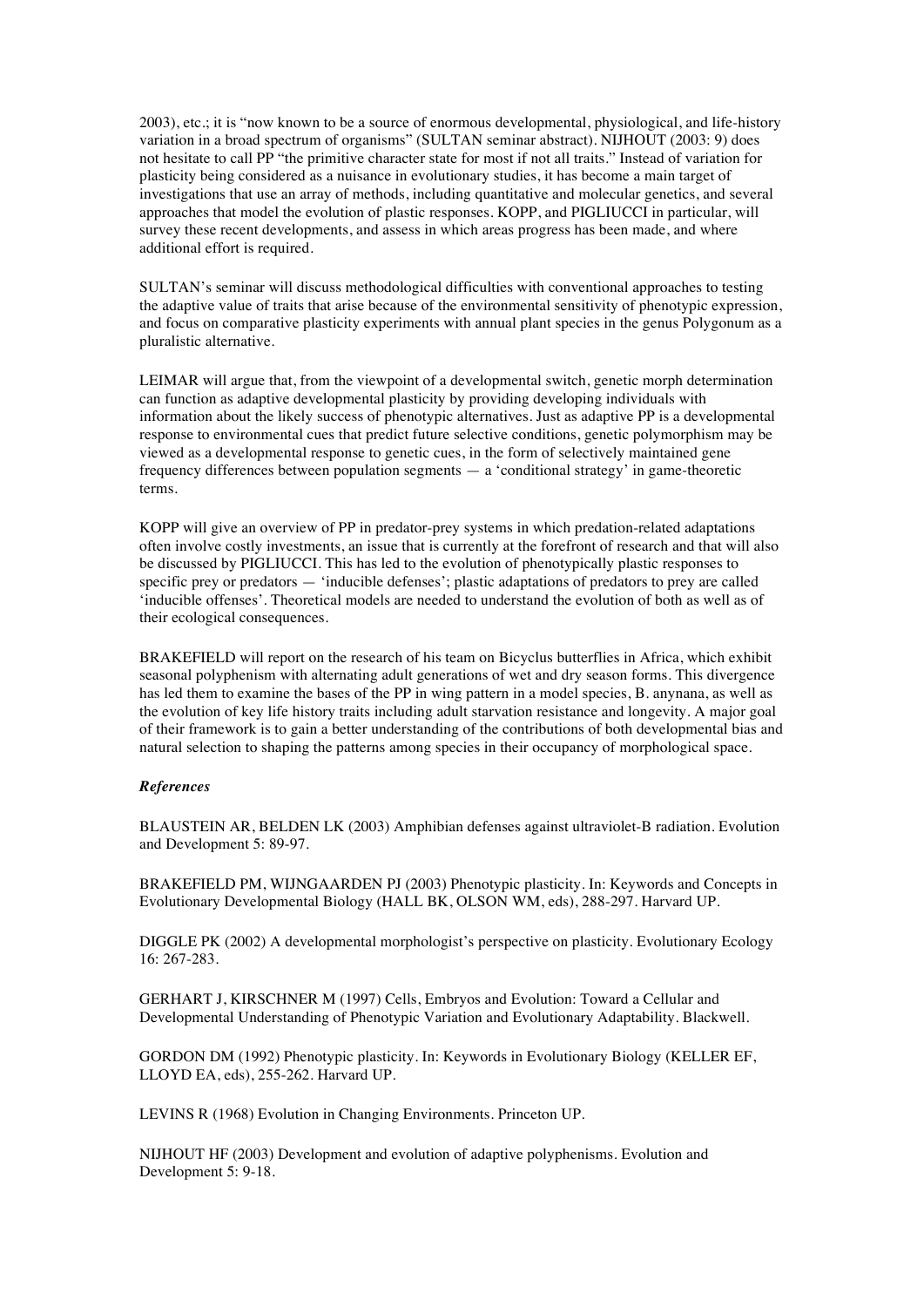PIERSMA T, DRENT J (2003) Phenotypic flexibility and the evolution of organismal design. Trends in Ecology and Evolution 18: 228-233.

PIGLIUCCI M (2001) Phenotypic Plasticity: Beyond Nature and Nurture. Johns Hopkins UP.

SCHLICHTING CD, PIGLIUCCI M (1998) Phenotypic Evolution: A Reaction Norm Perspective. Freeman.

SCHLICHTING CD, SMITH H (2002) Phenotypic plasticity: Linking molecular mechanisms with evolutionary outcomes. Evolutionary Ecology 16: 189-211.

SEMPER K (1880) Die natürlichen Existenzbedingungen der Thiere. Leipzig: Brockhaus. Engl.: Animal Life as Affected by the Natural Conditions of Existence, New York: Appleton, 1881.

SHAPIRO AM (1984) Experimental studies on the evolution of seasonal polyphenism. In: The Biology of Butterflies (VANE-WRIGHT RI, ACKERY PR, eds), 297-307. Academic Press.

STEARNS SC, KOELLA JC (1986) The evolution of phenotypic plasticity in life-history traits: Predictions of reaction norms for age and size at maturity. Evolution 40: 893-913.

SULTAN SE, STEARNS SC (2005) Environmentally contingent variation: Phenotypic plasticity and norms of reaction. In: Variation (Hallgrimsson B, Hall BK, eds), 303-332. Elsevier Academic Press.

WEST-EBERHARD MJ (2003) Developmental Plasticity and Evolution. Oxford UP.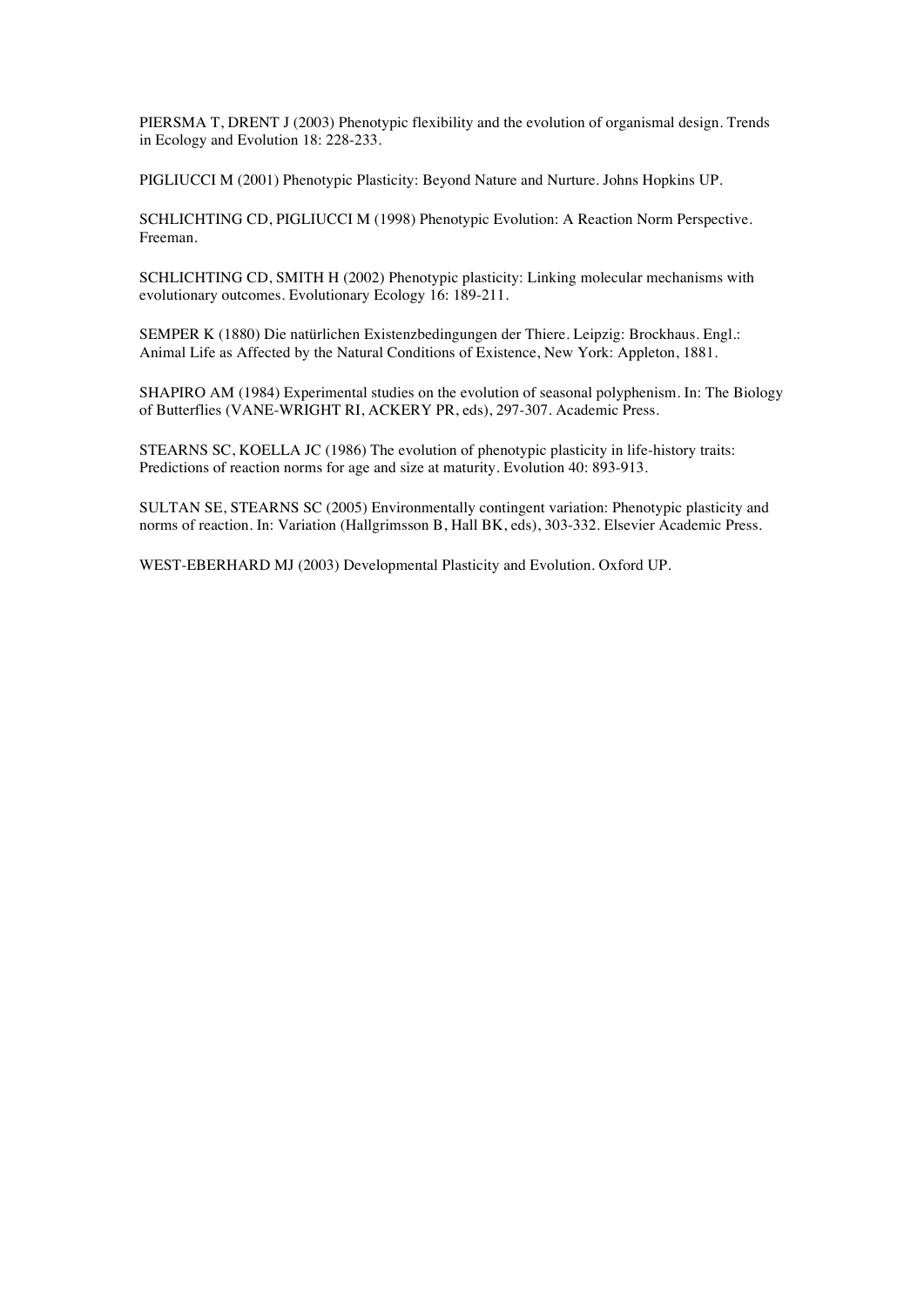# *Abstracts and biographical notes*

**Sonia E. SULTAN**

*Department of Biology Wesleyan University Middletown, CT, USA*

# **Phenotypic Plasticity and Adaptive Interpretation: A Case Study in Annual Plants**

9 November 2006

# *Abstract*

Phenotypic plasticity is now known to be a source of enormous developmental, physiological, and lifehistory variation in a broad spectrum of organisms. The ecological and evolutionary consequences of this variation depend upon whether it constitutes adaptation at the individual level. Yet because of the environmental sensitivity of phenotypic expression, conventional approaches to testing the adaptive value of traits (including direct reciprocal experiments and statistical covariance estimates) can seldom be applied to plasticity patterns. Comparative plasticity experiments offer an alternative approach to this fundamental interpretive question. Studies of annual plant species in the genus Polygonum show that even closely related taxa may differ dramatically in patterns of environmental response, and exemplify how adaptive plasticity can be assessed for key functional traits. These data further show that plasticity for fitness itself is quite complex, since it involves both immediate and crossgenerational components. These results argue for a more pluralistic approach in order to investigate plasticity as an alternative mode of adaptation.

### *Biographical note*

Sonia SULTAN's primary research interests are (1) repertoires of phenotypic plasticity in plants ("plant ecological development"), and (2) the evolutionary and ecological consequences of plasticity as a source of both adaptive and maladaptive variation. After completing an undergraduate degree in the History and Philosophy of Science at Princeton University, SULTAN earned a PhD from Harvard University in 1990, working jointly with plant ecologist F. A. BAZZAZ and evolutionary biologist R. C. LEWONTIN on genotypic norms of reaction in natural plant populations. Her empirical and conceptual work on phenotypic plasticity has maintained this inter-disciplinary focus, drawing on ideas and approaches from population and quantitative genetics, ecophysiology, and population ecology. As a Post-Doctoral Fellow at the University of California's Center for Population Biology, SULTAN extended her experimental studies to include cross-generational plasticity, and developed the comparative approach used in much of her subsequent work. She has served on the editorial boards of Ecology, The American Naturalist, and (currently) New Phytologist, and co-hosted the first international symposium on plant ecological development at London's Royal Society in January. Since 1993 she has been a member of the Biology faculty at Wesleyan University, where she is now a tenured Associate Professor.

#### *Selected publications*

(2006) Adaptive consequences of species differences in plastic and constant developmental traits (with T GRIFFITH). Oikos 114: 5—14.

(2005) Seedling expression of cross-generational plasticity depends on reproductive architecture (with MR LUNDGREN). American Journal of Botany 92: 377—381.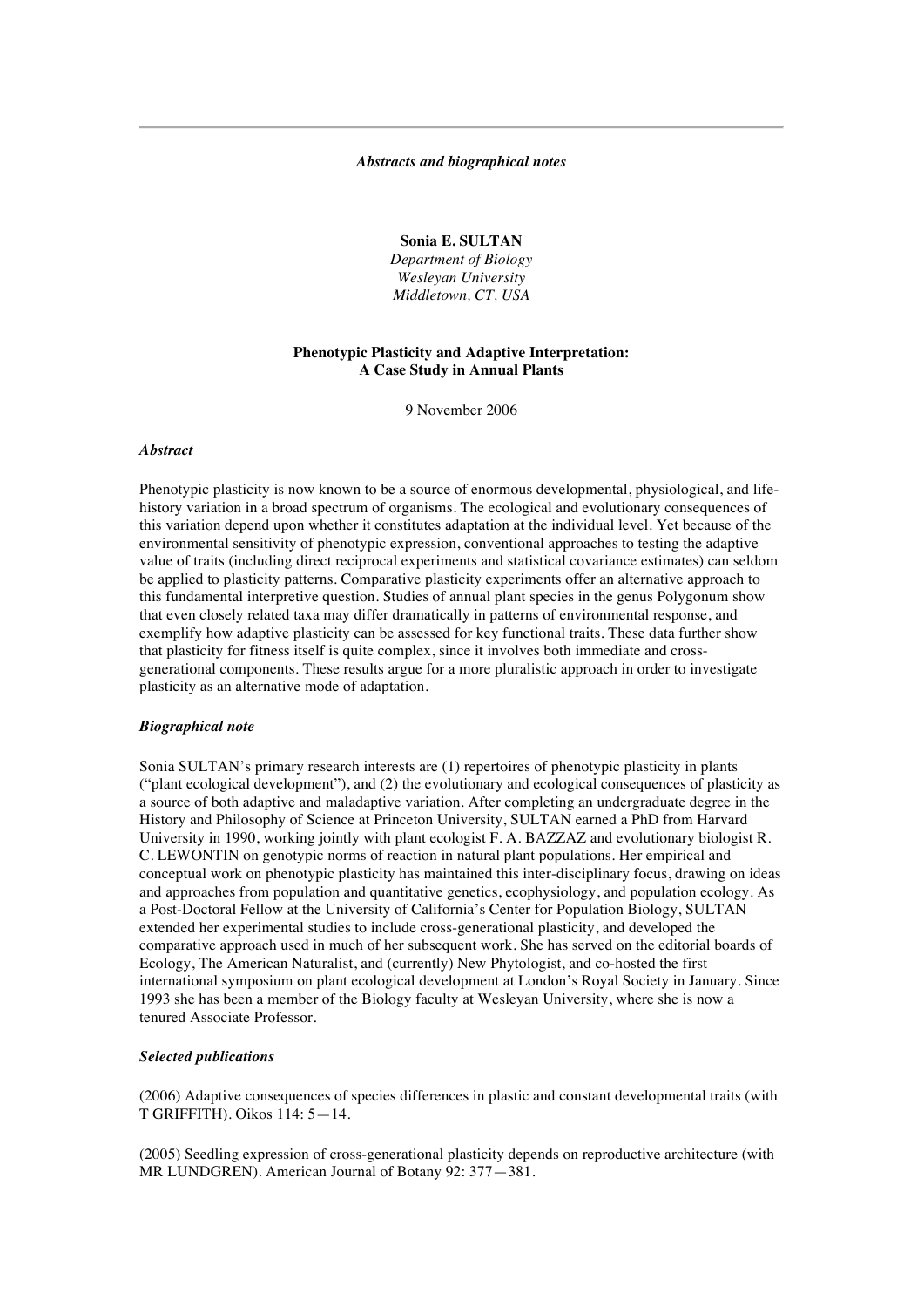(2005) Shade tolerance plasticity in response to neutral vs green shade cues in Polygonum species of contrasting ecological breadth (with T GRIFFITH). New Phytologist 166: 141—148.

(2005) Environmentally contingent variation: phenotypic plasticity and norms of reaction (with SC STEARNS). In Variation: A Central Concept in Biology (HALL B et al. eds), 303—332. Elsevier Academic Press.

(2005) Ecological Consequences of Phenotypic Plasticity (with BG MINER, SG MORGAN, DK PADILLA, and RA RELYEA). Trends in Ecology and Evolution 20: 685—692.

(2004) The double-edged sword of developmental plasticity: implications for human health and disease (with P BATESON, D BARKER, P GLUCKMAN, T KIRKWOOD, et al.). Nature 430: 419—22.

(2004) Promising research directions in plant phenotypic plasticity. Perspectives in Plant Ecology, Evolution and Systematics 6: 227—233.

(2004) Population differentiation and plastic responses to drought stress in the generalist annual Polygonum persicaria (with S HESCHEL, D SLOAN, and S GLOVER). International Journal of Plant Sciences. 165: 817—824.

(2003) Phenotypic plasticity in plants: A case study in ecological development. Evolution and Development 5: 25—33 (Special Issue: Ecological Developmental Biology).

(2003) The promise of ecological developmental biology. Molecular and Developmental Evolution  $296B: 1 - 7.$ 

(2002) Metapopulation structure favors plasticity over local adaptation (with HS SPENCER). The American Naturalist 160: 271—283.

(2001) Phenotypic plasticity for fitness components in Polygonum species of contrasting ecological breadth. Ecology 82: 328—343.

(2000) Phenotypic plasticity for plant development, function and life-history. Trends in Plant Science 5: 537—542 (invited review article).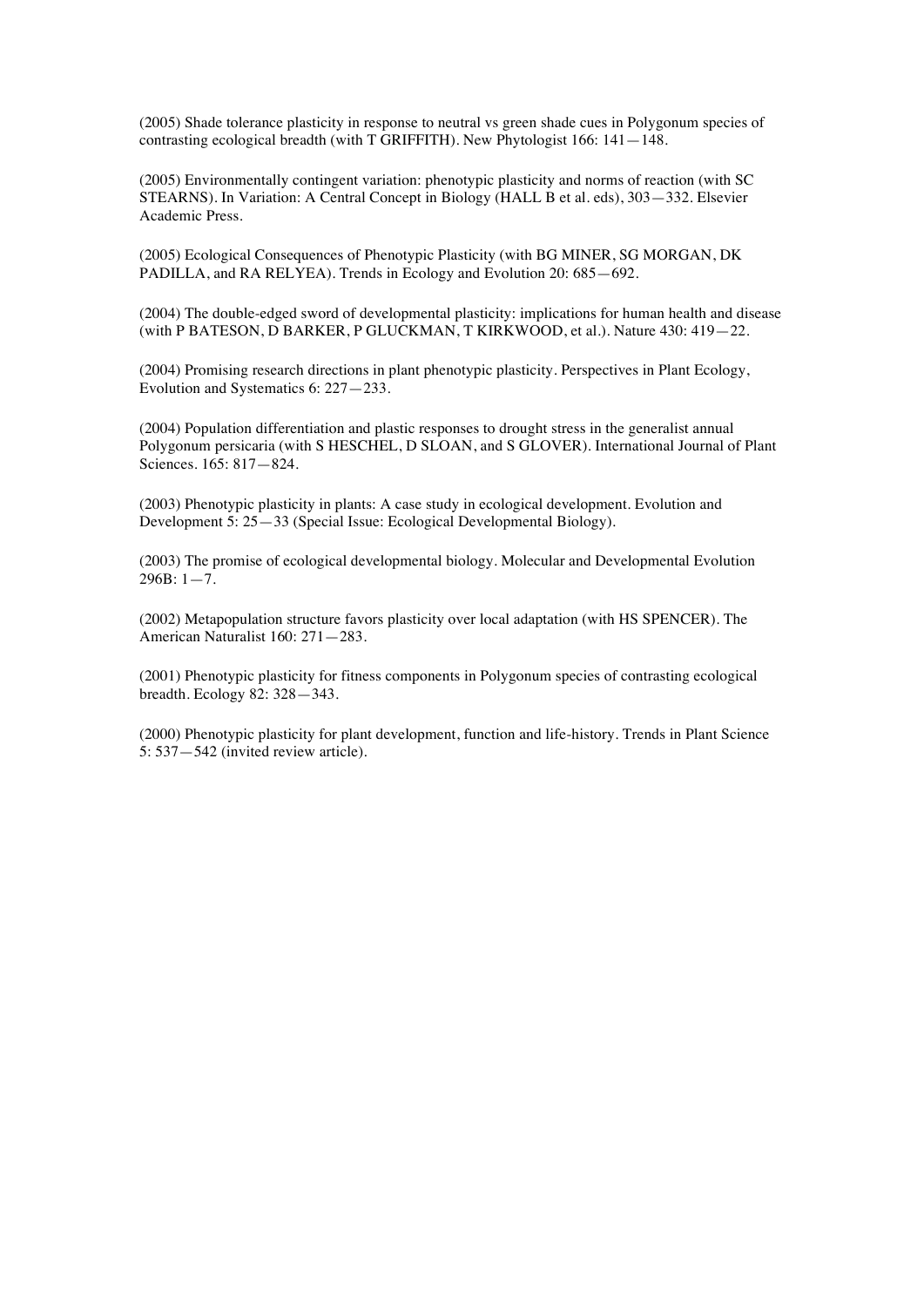# **Olof LEIMAR**

*Department of Zoology Stockholm University*

## **Unifying Genetic Polymorphism and Phenotypic Plasticity**

7 December 2006

## *Abstract*

Organisms can have divergent paths of development, leading to alternative phenotypes or morphs. Examples include winged and wingless morphs in some groups of insects, defended and undefended morphs in certain prey species, and alternative male mating types, like large and small males in salmonid fishes. The developmental path can be set by environmental cues, or by the individual's genotype, or a combination of the two. The first of these possibilities represents phenotypic plasticity and the second is an example of genetic polymorphism. It has become traditional in evolutionary theory to treat these two cases as fundamentally distinct, although at the same time they have been much discussed as alternative evolutionary outcomes.

Genetic polymorphism and phenotypic plasticity have in common that they can be evolutionary responses to varied circumstances, which may provide a basis for conceptual unification. I will discuss the idea that, from the viewpoint of a developmental switch, genetic morph determination can function as adaptive developmental plasticity, by providing developing individuals with information about the likely success of phenotypic alternatives. Evolutionary analysis, in the form of analytical modeling and individual-based simulation, demonstrates that this perspective is logically feasible. I will argue that it is also helpful for understanding the evolution of variation in nature.

The unified perspective resolves a 50-year old debate in ecological genetics, with Theodosius Dobzhansky and R. A. Fisher as major participants, on whether genetic polymorphism can be regarded as an adaptation to variable circumstances. In the same way as adaptive phenotypic plasticity is a developmental response to environmental cues that predict coming selective conditions, genetic polymorphism can be seen as a developmental response to genetic cues, in the form of selectively maintained gene frequency differences between population segments. These genetic cues can also serve as statistical predictors of conditions. In this way, genetic polymorphism is interpreted as a conditional strategy. I will argue that such an interpretation is of basic conceptual importance for evolutionary theory.

# *Biographical note*

Olof LEIMAR is a Professor of Zoology in the Ethology section of the Department of Zoology at Stockholm University. With an education in theoretical physics from the Royal Institute of Technology in Stockholm, he switched to biology and received his PhD at Stockholm University in 1988. After the PhD he obtained a researcher position in theoretical ethology, funded by the Swedish Research Council, and subsequently became a Lecturer and then Professor of Zoology at Stockholm University. His original field of interest in biology was evolutionary game theory and its application to fighting behaviour. In collaboration with Magnus Enquist from Stockholm University he developed the sequential assessment game, which has become one of the classical game-theory models of aggressive behavior. The evolution of cooperation is another of his scientific interests, in which he has collaborated with Peter Hammerstein from Humboldt University Berlin. In recent years he has devoted himself to the basic principles of the adaptation of an organism to its circumstances and to the role of genetic polymorphism as an adaptive developmental strategy.

### *Selected publications*

(2006) A new perspective on developmental plasticity and the principles of adaptive morph determination (with P HAMMERSTEIN and TJM VAN DOOREN). American Naturalist 167: 367— 376.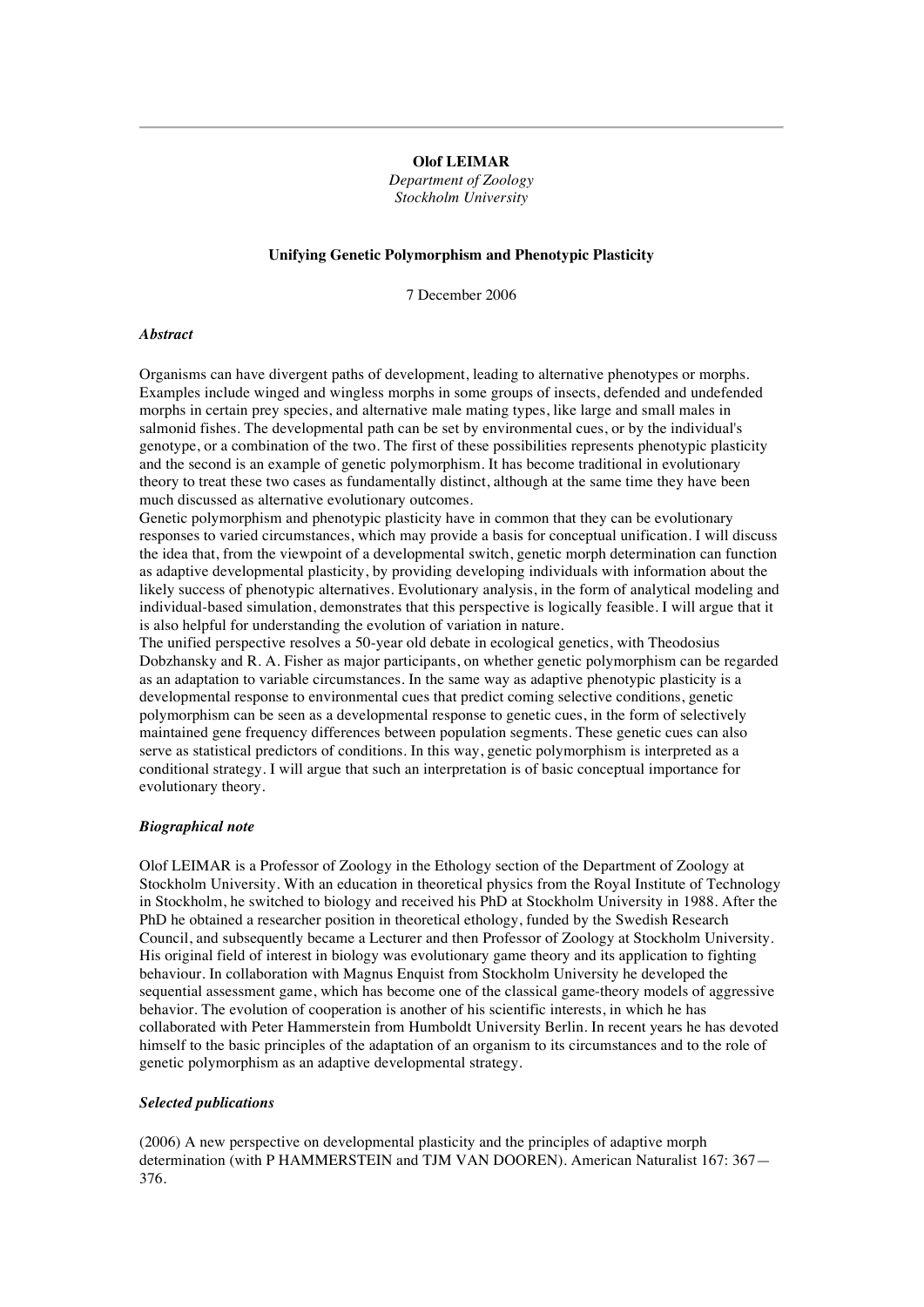(2005) The evolution of phenotypic polymorphism: randomized strategies versus evolutionary branching. American Naturalist 165: 669—681.

(2001) Evolutionary change and Darwinian demons. Selection 2: 65—72.

(2001) Evolution of cooperation through indirect reciprocity (with P HAMMERSTEIN). Proceedings of the Royal Society B 268: 745—753.

(1996) Life-history analysis of the Trivers and Willard sex-ratio problem. Behavioral Ecology 7: 316— 325.

(1996) The effect of flexible growth rates on optimal sizes and development times in a seasonal environment (with PA ABRAMS, S NYLIN and C WIKLUND). American Naturalist 147: 381—395.

(1993) The evolution of cooperation in mobile organisms (with M ENQUIST). Animal Behaviour 45: 747—757.

(1986) Evolutionary stability of aposematic coloration and prey unprofitability: a theoretical analysis (with M ENQUIST and BS TULLBERG). American Naturalist 128: 469—490.

(1983) Evolution of fighting behaviour: decision rules and assessment of relative strength (with M ENQUIST). Journal of Theoretical Biology 102: 387—410.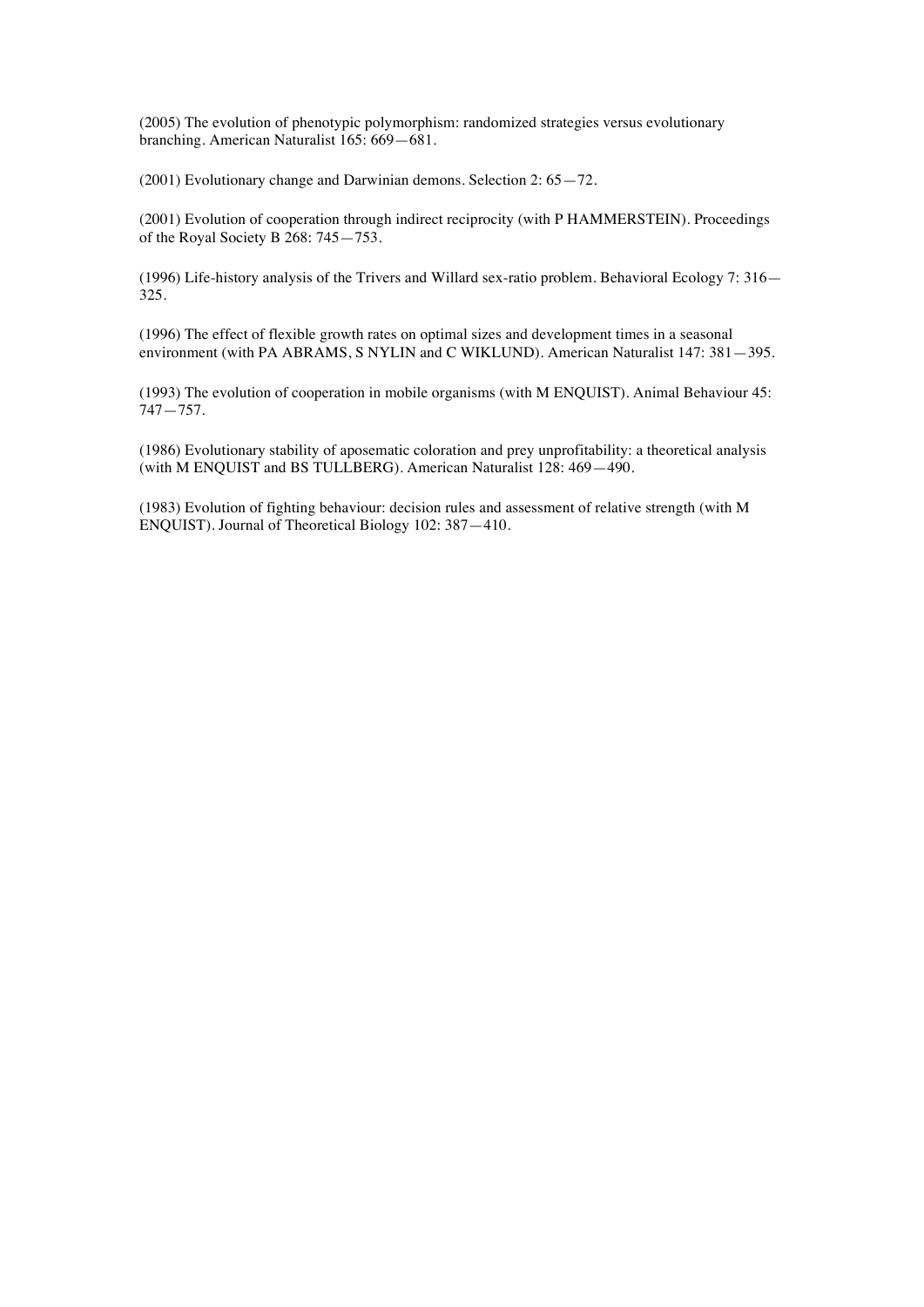# **Michael Kopp**

*Section Evolutionary Biology University of Munich*

#### **Phenotypic Plasticity in Predator-Prey Interactions**

14 December 2006

# *Abstract*

Most species are either predators or prey (or both), and they have evolved numerous adaptations to these life-styles. Frequently, predation-related adaptations involve costly investments, which should be made only when they are truly needed. This has led to the evolution of phenotypically plastic responses to specific prey or predators. Plastic responses of prey to predators are known as inducible defenses. Examples include morphological, behavioral, biochemical and life-history changes and have been found in organisms ranging from protozoans to higher plants and vertebrates. Similarly, plastic adaptations of predators to prey may be called inducible offenses. Often, these include the development of carnivorous or cannibalistic giant forms. Theoretical models are needed for understanding both the evolution of inducible defenses and offenses and their ecological consequences. I will give an overview of phenotypic plasticity in predator-prey systems and highlight some recent developments.

# *Biographical note*

Michael KOPP is a theoretical evolutionary biologist broadly interested in adaptation under complex selection regimes. His work has focused on predator-prey interactions, environmental variability, phenotypic plasticity, coevolution, frequency-dependent selection, and speciation. After graduating in biology from the Ludwig-Maximilian-University Munich in 1998 he did a PhD on phenotypic plasticity in predator-prey systems at the Max-Planck-Institute of Limnology in Plön, Germany. From 2003 to 2004, he worked at the University of Tennessee in Knoxville, USA, and since September 2004, he is a postdoctoral research associate at the University of Munich.

## *Selected publications*

(2006) The evolution of genetic architecture under frequency-dependent disruptive selection (with J HERMISSON). Evolution 60: 1537—1550.

(2006) Multilocus genetics and the coevolution of quantitative traits (with S GAVRILETS). Evolution 60: 1321—1336.

(2006) The effect of an inducible defense in the Nicholson-Bailey model (with W GABRIEL). Theoretical Population Biology 70: 43—55.

(2003) Reciprocal phenotypic plasticity in a predator-prey system: inducible offences against inducible defences? (with R TOLLRIAN). Ecology Letters 6: 742—748.

(2003) Trophic size polyphenism in Lembadion bullinum: costs and benefits of an inducible offense (with R TOLLRIAN). Ecology 84: 641—651.

(2001) Exact compensation of stream drift as an evolutionarily stable strategy (with JM JESCHKE and W GABRIEL). Oikos 92: 522—530.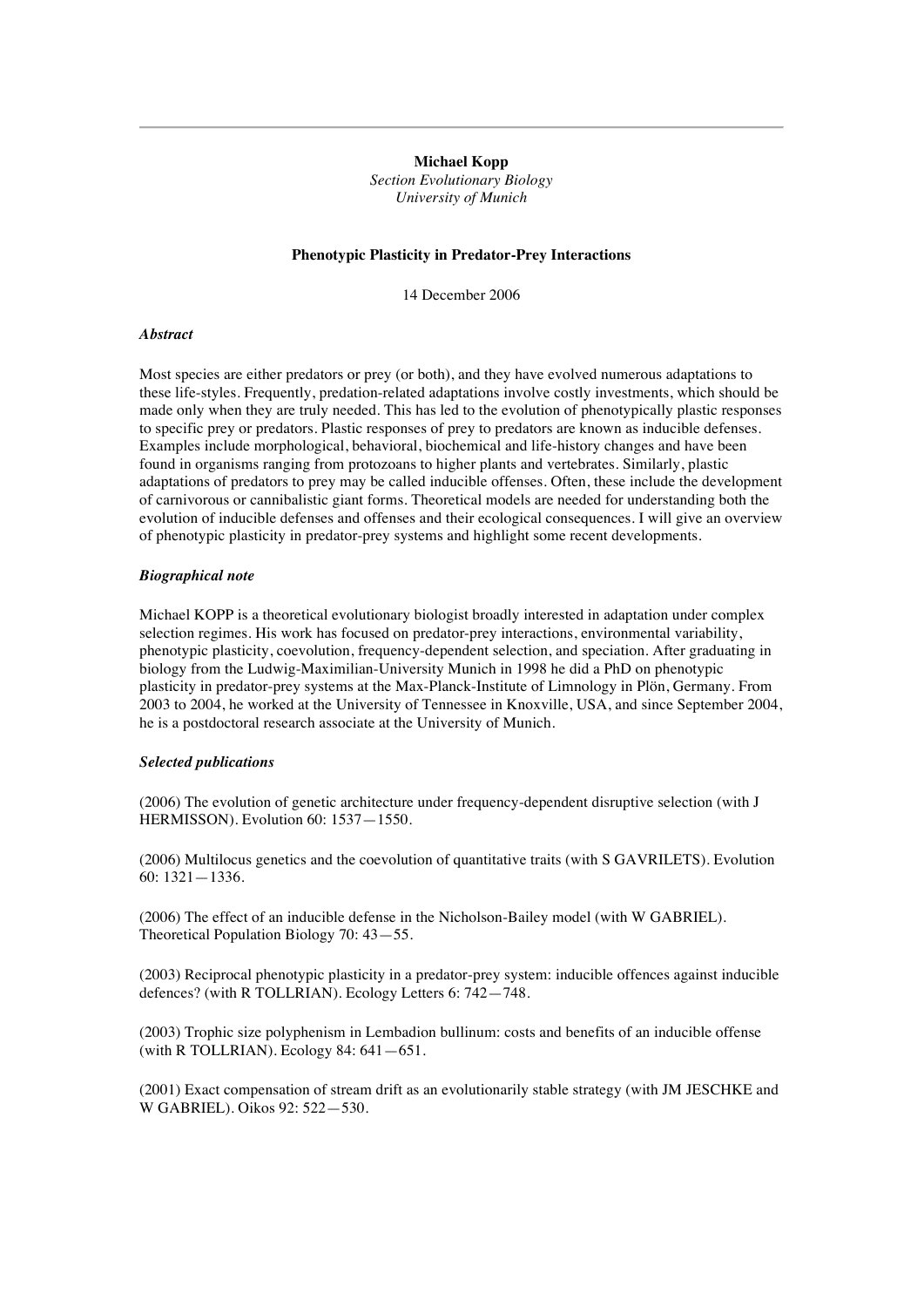# **Massimo Pigliucci**

*Dept. of Ecology & Evolution SUNY-Stony Brook, NY, USA*

#### **What Do We Know About Phenotypic Plasticity?**

11 January 2007

## *Abstract*

The study of phenotypic plasticity has progressed significantly over the past few decades. We have moved from variation for plasticity being considered as a nuisance in evolutionary studies to it being the primary target of investigations that use an array of methods, including quantitative and molecular genetics, as well as of several approaches that model the evolution of plastic responses. In this talk, I consider some of the major aspects of research on phenotypic plasticity, assessing where progress has been made and where additional effort is required. I suggest that some areas of research, such as the study of the quantitative genetic underpinning of plasticity, have been either settled in broad outline or superseded by new approaches and questions. Other issues, such as the costs of plasticity, are currently at the forefront of research in this field, and are likely to be areas of major future development.

## *Biographical note*

Massimo PIGLIUCCI is Professor in the Department of Ecology & Evolution at SUNY-Stony Brook (Long Island, NY). His research is on the evolution of genotype-environment interactions and on the role of constraints in evolutionary biology. He also has an interest in epistemology and philosophy of science.

He received his Doctorate in Genetics at the University of Ferrara in Italy, his PhD in Botany from the University of Connecticut, and a PhD in Philosophy of Science at the University of Tennessee. He has published 68 technical papers and three books on evolutionary biology.

Dr. PIGLIUCCI has won the Dobzhansky Prize from the Society for the Study of Evolution. In 2004 he has been elected fellow of the American Association for the Advancement of Science "for fundamental studies of genotype by environmental interactions and for public defense of evolutionary biology from pseudoscientific attack." He is also an editor for the Quarterly Review of Biology and for Biology & Philosophy.

## *Selected publications*

(2006) Genetic variance-covariance matrices: a critique of the evolutionary quantitative genetics program. Biology & Philosophy 21: 1—23.

(2005) Evolution of phenotypic plasticity: where are we going now? Trends in Ecology & Evolution 20: 481—486.

(2005) Effects of gibberellin mutations on tolerance to apical meristem damage in Arabidopsis thaliana. (with J BANTA). Heredity 94: 229—236.

(2005) Morphological responses to simulated wind in the genus Brassica (Brassicaceae): Allopolyploids and their parental species (with C MURREN). American Journal of Botany 92: 810— 818.

(2004) Phenotypic Integration: the Evolution of Complex Phenotypes (ed, with K PRESTON). Oxford University Press.

(2001) Phenotypic Plasticity: Beyond Nature and Nurture. Johns Hopkins University Press.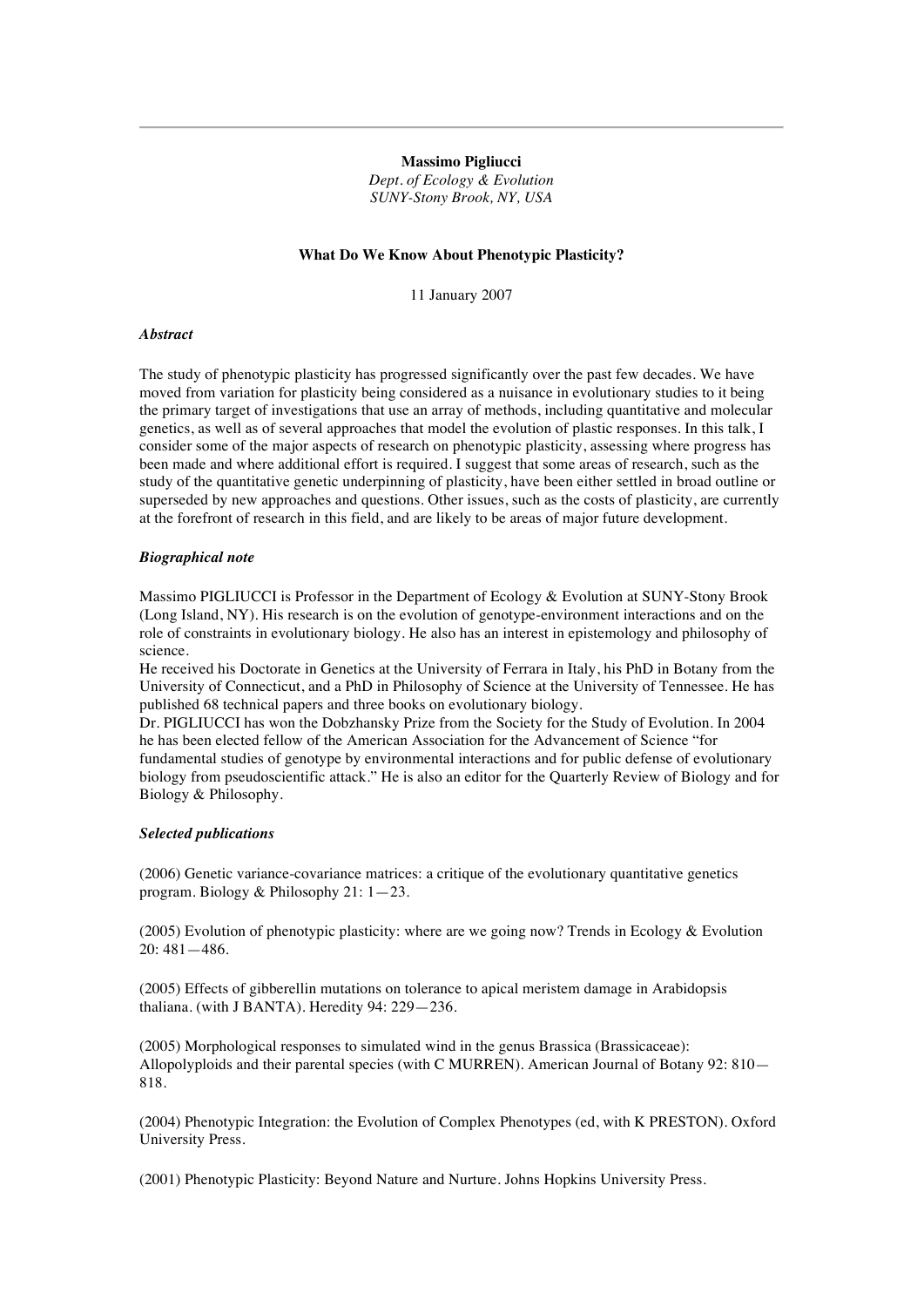# **Paul Brakefield**

*Institute of Biology University of Leiden The Netherlands*

# **Evo-devo of Eyespots: Developmental Plasticity in Bicyclus Butterflies as a Response to Alternating Seasons**

25 January 2007

## *Abstract*

Invertebrates faced with the challenge of persisting through alternating wet and dry seasons in the tropics have frequently evolved developmental plasticity as an adaptive response to the temporal variation in the environment. Bicyclus butterflies in Africa exhibit seasonal polyphenism with alternating adult generations of a wet season form and a dry season form. These differ in the pattern of wing eyespots but also show numerous other adaptations, either to a favourable (wet) season in terms of resources or to one (dry) that is more stressful. This divergence has led us to examine not only the bases of the phenotypic plasticity in wing pattern in a model species, B. anynana, but also the evolution of key life history traits including adult starvation resistance and longevity. This has been done both in terms of the processes of development that generate phenotypic variation and in the ecological context of adaptive responses to variation in the occurrence of environmental stress. With this work on Bicyclus we seek to link studies from the expression of developmental genes through to variation in fitness in natural environments. A major goal of this framework is to better understand the contributions of both developmental bias and natural selection to shaping the patterns among species in their occupancy of morphological space.

## *Biographical note*

Paul BRAKEFIELD has held the Chair in Evolutionary Biology at the Institute of Biology (IBL) in Leiden since 1987. He is also now Vice Director of the IBL. He is President of the European Society of Evolutionary Biology and of the Tropical Biology Association. His research has become focused on a new laboratory model organism, the African butterfly Bicyclus anynana. It is multidisciplinary in nature and has, in particular, established strong components in evolutionary developmental biology or 'EvoDevo'. He is concerned to explore adaptive evolution in both morphological and life history traits, and is also becoming increasingly interested in making links from adaptation to the processes of speciation in the lineage of species of Bicyclus and related genera. He is on the editorial board of a number of Journals that span the fields of evolutionary biology, entomology and EvoDevo.

# *Selected publications*

(2006) Consequences of artificial selection on pre-adult development for adult lifespan under benign conditions in the butterfly Bicyclus anynana (with J PIJPE, K FISCHER, and BJ ZWAAN). Mechanisms of Ageing and Development 127(10): 802—807.

(2006) Multitrait evolution in lines of Drosophila melanogaster selected for increased starvation resistance: the role of metabolic rate and implications for the evolution of longevity (with EA BALDAL and BJ ZWAAN). Evolution - International Journal of Organic Evolution 60(7): 1435— 1444.

(2006) Evo-devo and constraints on selection. Trends in Ecology & Evolution 21(7): 362—368.

(2005) Generating phenotypic variation: prospects from "evo-devo" research on Bicyclus anynana wing patterns (with P BELDADE and AD LONG). Evolution and Development  $7(2)$ :  $101-107$ .